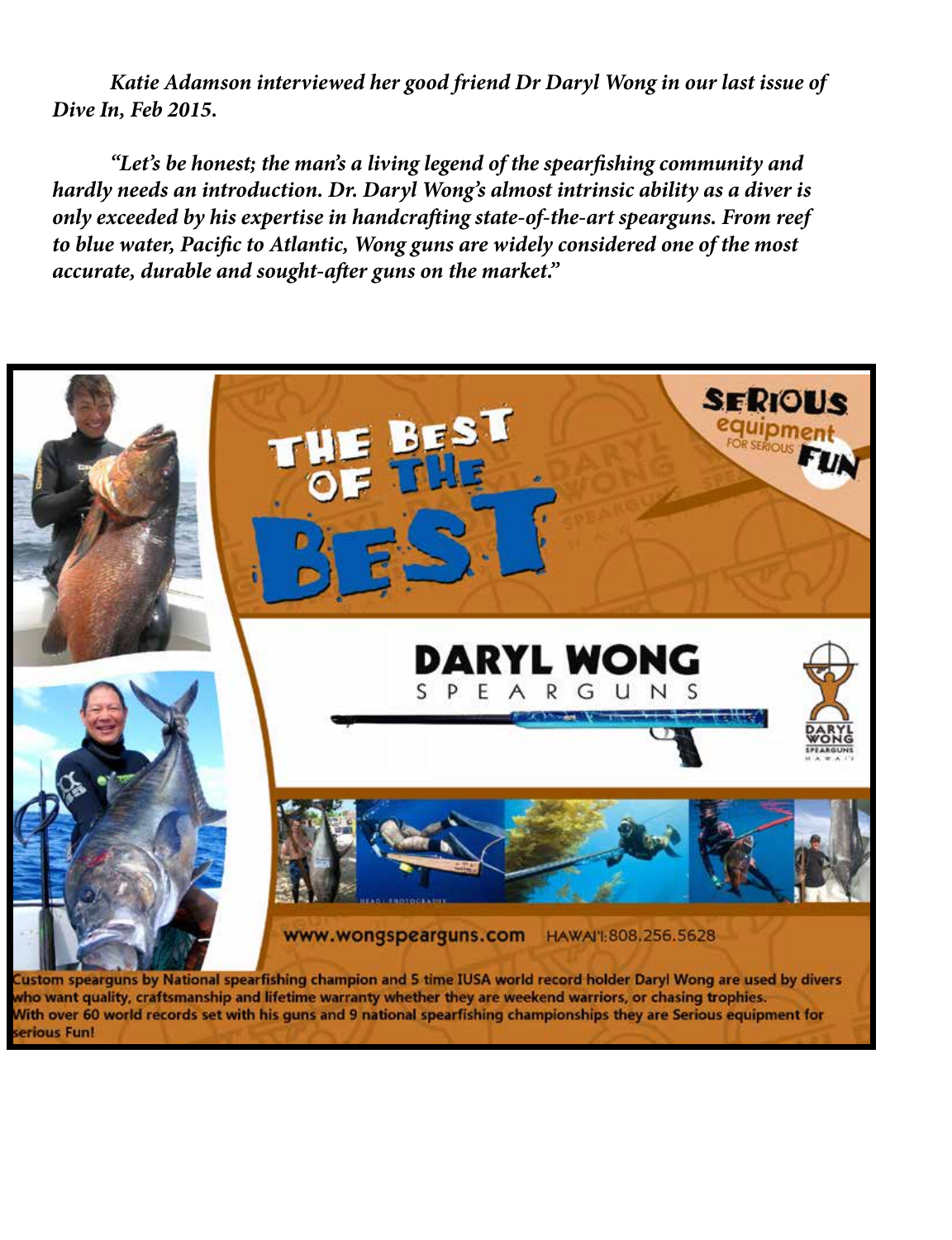*45*

 *I am Back!*

## *by Colleen Gallagher*

Living life requires initiative, determination and even a touch of risk. I feel I have been fortunate to have a very rich life. Loving family and friends, a beautiful home I've renovated over the years ( it is the home I grew up in, I purchased it from my parents 20 years ago) and a rewarding nursing career for 38 years. In recent years, I created a well-designed non-profit, Diving For A Cause, that joins my passion for spearfishing and helping those in need, together under one umbrella. It sounds so idyllic, I know. However, it was a long hard struggle to arrive at this point in my life. I almost lost it all.

My spearfishing career is a recent avocation—just 10 years. I am certainly not the deepest diver, or have the longest breathold, but I love being in the ocean, especially in the kelp forests off California.



One of my most memorable moments was the last summer I dove Cortes Banks. It was the El Nino, summer of 2014. I was on an unforgettable trip with Terry Maas, Nick Du Mung and Matt Lum on the Tuna Dreamer.

It was a perfect day with clear blue skies and brilliant sunlight dancing off the calm waters, as if the ocean was calling to us. Terry brought us to our first drop after a very smooth four-hour boat ride. The visibility stretched to 80 feet. In the midst of the bait fish, I could see a large yellowtail, meandering effortlessly without a care with schools of bonitos dashing by.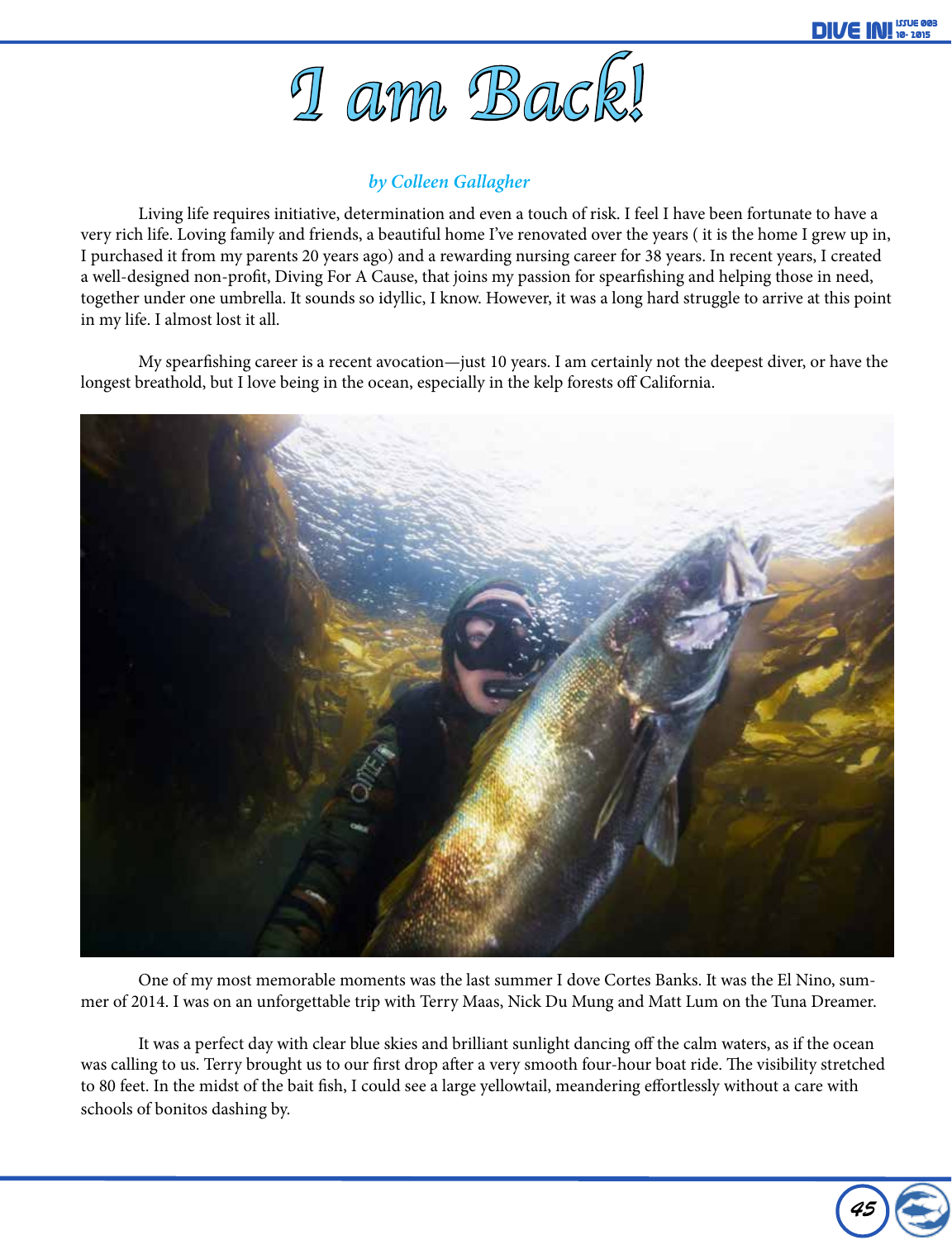Additionally, I was awed by schools of barracudas swimming in formation, almost in a perfect figure S, traveling back and forth below me at 40 feet. Their bright yellow tails were brilliantly lit by the sunlight. I watched a lone yellowtail join their formation as if it belonged with them. Then after a few minutes, it would depart, dashing out the other side of the school. Bluefin tuna were definitely my favorite to observe, as they came by in schools of at least 100 small fish weighing roughly 20 to 30 pounds each. They created a wall that in minutes would rhythmically creep from the depths of 80 feet to 2o feet. They first danced by me at 60 feet then they came back around at 40 feet, then finally 20 feet after which they would disappear.



Later, while I was diving with my dive partner Terry Maas, we both noted a glimmer of bright yellowtails right below us. I quickly breathed up and then descended towards a school of six large ones. I lined up on the closest, aimed my 65 inch Daryl Wong custom speargun, and pulled the trigger. The shaft penetrated straight through the upper spine. After a bit of a tough struggle, and working with the float line and buoy, I was able to secure it and bring it up to about 20 feet below me.With very little fight left, it was hardly moving.

Mindful of recent hammerhead activity, I choose to kick back towards the boat allowing the fish to glide just 20 feet below my Rob Allen 10-liter hard float. When I got closer to the back of the *Tuna Dreamer*, a determined sea lion tried to take a bite off my poor defenseless fish. My other buddy, Nick DuMong, made a quick dive and scared the sea lion away from my prized catch. It was left untouched. The yellowtail died quickly and I brought it up on to the back step of the boat unaided and onto the deck where I yelped and smiled, because I knew by its size, that it was a record fish

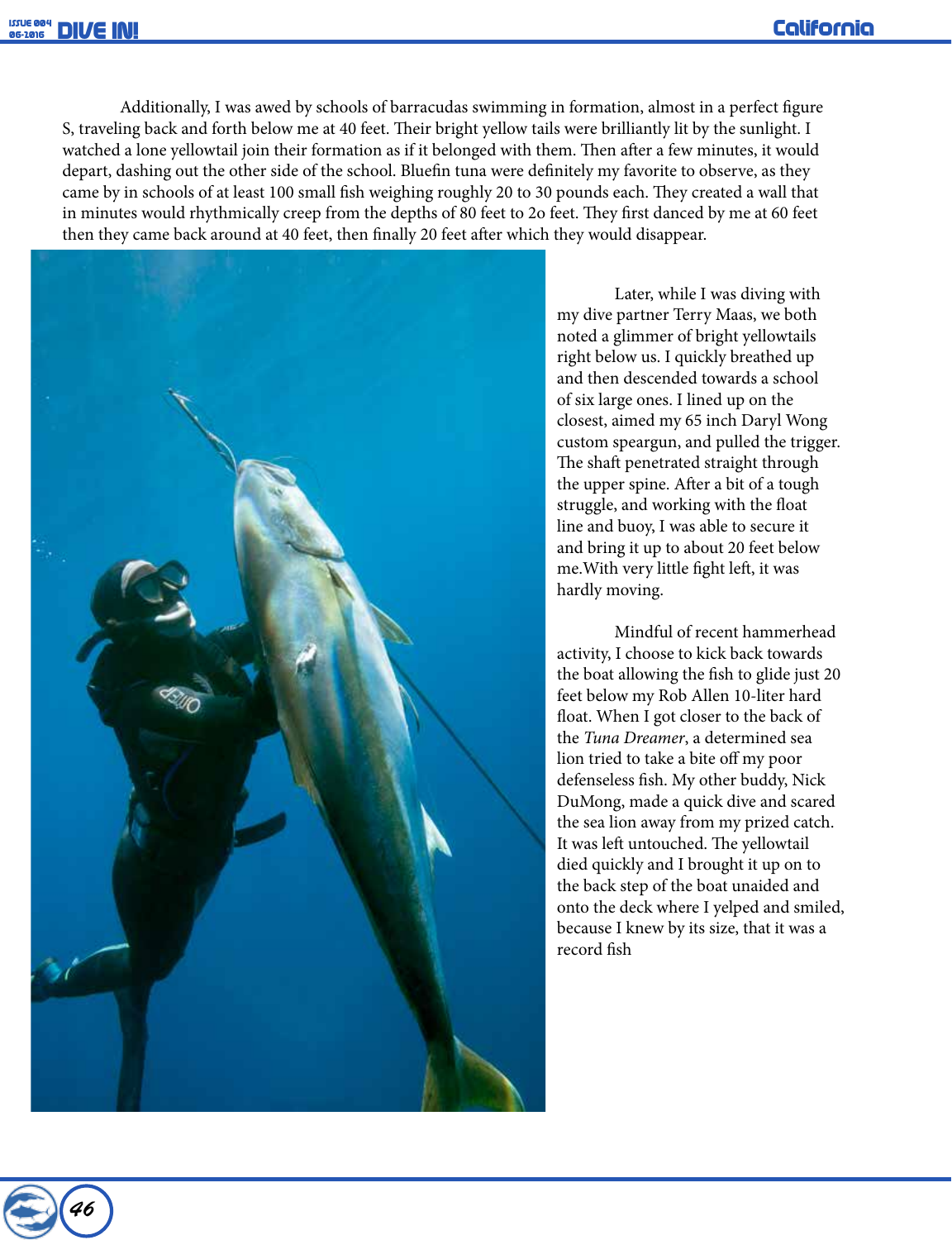*47*

Fast forward to April 2015, diving in Panama with our DFAC team, on my last successful day of spearfishing before my unfortunate event that totally changed my life. I finally secured my prize tuna on the last day of diving. I was so fortunate. I just happened to be in the right place at the perfect time! Prior to this, I saw many of them in the water, but in most of the instances, they were out of reach.

It was still early morning when we arrived at our first dive spot. I was the first one in the water, which to my surprise was crystal clear, it was just pristine. As I made my descent to 30 feet, I suddenly saw out of the corner of my eye, a bright yellow streak just below me. I made a swift kick downward and looked closer. It was a school of eight yellowfin tuna! I lined up my 65-inch Wong gun on the closest one and pulled the trigger. The shaft penetrated right behind the gills—a perfect shot!

The float line vibrated and shook as the tuna took it down, and I followed it toward the surface. I watched my first, 11-liter, Rob Allen hard float, followed by my second Rob Allen float, chase after the fish and disappear into the blue. The whole event was very frustrating and bewildering. I thought I had lost my gear along with the fish. The worst part was that everything happened without anyone there to witness it. My dive buddy, Terry Maas, was still on the boat, and the other two divers who came with us were on the other side of the boat. I yelled to Terry and the boat captain, asking if they had witnessed my floats take off and vanish. Within minutes, the captain pointed to the right side of the boat and yelled, "There they are!"

I quickly kicked toward the floats bobbing on the surface. The float line was obviously still being pulled, which made the floats move rhythmically with the flow of the fighting tuna. I grabbed the float line, pulled it to the hard float using all my strength, then securely tied it to the float so that the tuna would not be able to swim away again. I continued the struggle and pulled the tuna all the way up to just 20 feet below me.

Terry had put down his camera and grabbed his speargun, in case there was a need for another shot. With a short dive, Terry checked the tuna and my shot. He returned to the surface, gave me a high five, and said, "You did it girl! All on your own. Go pull it up." There was no need for a second shot. I truly felt that my spearfishing skills had reached a new level and I was so proud!

All that changed one night while I was at work. The Intensive Care unit was quiet, just a handful of patients, spread out between our 20 bed ICU. The three nurses on duty that night were a usual distance apart from each other as we cared for our individual patients. I was in charge at the desk. A young patient in our unit, comfortably visiting with his family at the bedside, had a sudden unexpected change in behavior. The family called out for assistance. I ran in to the room to help, and appreciated the patient was acutely agitated, trying to stand, get out of his bed, and exit the room. However, in the process of his unplanned escape, he had pinned his mother's arm under the side rail of the bed with his left leg. I could appreciate the pain in her voice as she pleaded with me to help free her arm.I yelled for help, but I am not certain if it was heard, or if I had even shouted loud enough. His right leg was still positioned on the bed, but poised and ready to swing out of the bed and stand. I reached towards the railing to release his mother's arm, offering words of comfort and safety to the young man. Initially he smiled, but as I attempted to free her arm, his right leg abruptly moved over the side rail and now pinned my right arm. He stood. Towering over me with his 6 foot 3 inch frame and 230 pound muscular physique, I felt helpless, like a small mouse caught in a trap. I started to yell for help, but the words never came out of my throat as I suddenly saw this fist barreling down at my head with a forceful blow.I snapped my neck to the right, missing a strike, only to appreciate his growing determination as he brought his arm back, clenched his first tight, attempting to send another lethal blow to my head. This time I ducked and swerved my neck to the left, only to hear the sound of his fist whizzing by my head, like a golf ball with unbelievable speed and velocity, that narrowly misses your ear from the tee box. I continued to struggle to free my right arm from the tight pressure of the side rail pressing down on it, but to no avail. I looked up, his eyes were focused right on me, they were wide-eyed, panic stricken and his face had a twisted smile as he pulled his arm back again like a rubber band ready to unleash another strike. I ducked again, whipping my head to the right. His mother was screaming in terror.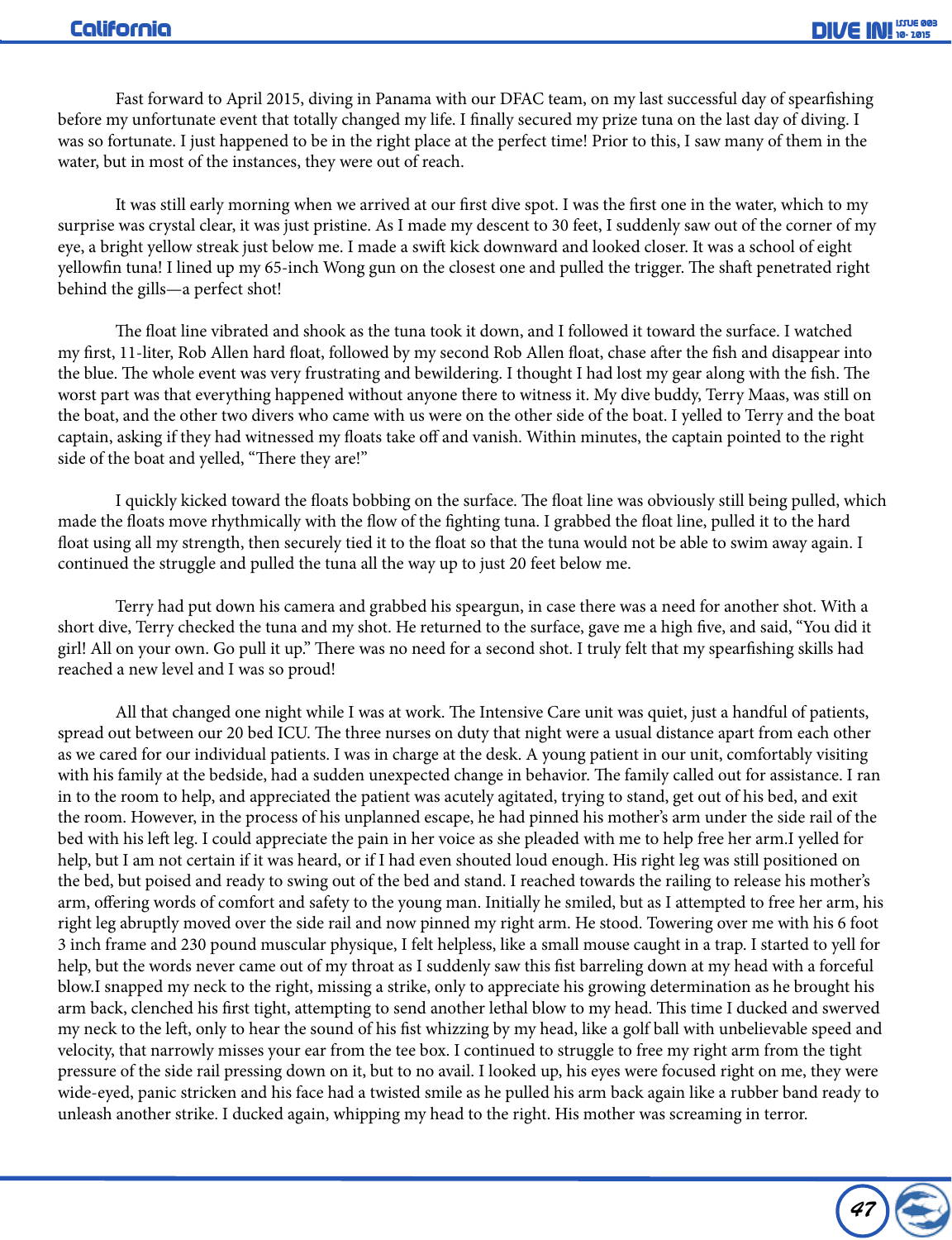The nurses, hearing the pleas for help, called security. The staff rushed into the room, the man froze, stumbled backwards, and released his tension and pressure on the side rail that had pinned my arm. It was long enough for me to regain my composure and free my right arm. With the aide of security and additional nursing staff we all successfully secured the situation, or so we thought. However, he managed to pry his right arm free long enough to land a successful blow to my chest, " I got you bitch!" he boasted as I stumbled back. As I regained my composure, everyone quickly subdued the patient and we restored order to the chaos. There was no further harm to anyone. It was a completely unexpected situation. The patient had an acute hallucinatory breakdown. I honestly don't believe anyone could have foreseen it. In medicine, as we care for those who are ill and suffering, these rare dangerous moments can occur to any one of us. I learned a very powerful lesson that evening. We must all strive to be vigilant and observant, ready to anticipate and manage any violent outburst.

Initially, my neck and shoulder injuries felt as if it was a simple whiplash, a muscular injury. As the weeks passed, it evolved into so much more. I had suffered a cervical neck injury that resulted in severe pain, weakness, numbness and paresthesia of my right arm. There were many days that I couldn't even use my right arm, or hold a pen to write. Despite many months of conservative treatments, there were no improvements. I was told I may have to consider retiring early from my nursing career, possibly accept never being able to spearfish again, and make life altering plans. I refused to accept that. I knew that just sitting in my garden, forced to retire from all the passions in my life, was not the path I would take. I decided to have surgery. This was no simple surgery, this was a redo cervical C5/6 discectomy and fusion, spinal cord decompression and C6 nerve root decompression. I had a previous fusion C5/6 and C6/7 in 1995. I did my homework, researched physicians and after a thorough search decided on Dr Greenwald.

Dr Ronald S. Greenwald has been in private practice serving northern California's families as one of the nation's most highly respected neurosurgeons. In addition to seeing patients at both his Mountain View and Redwood City offices, Dr Greenwald serves as Chief of the Department of Neurosurgery at San Mateo County General Hospital, and as Clinical Assistant Professor at the University of California-San Francisco's Department of Neurological Surgery.



*48*

 He is amazing! My hero without a doubt! He spent time in the office explaining the results of the MRI and CT, and then discussing the surgical options. On November 19, 2015, I had my surgery, just as clearly outlined by Dr Greenwald, at Dignity Health Hospital in Redwood City and came out a new woman! No further weakness in my right arm, no numbness or tingling! I am back to normal!

At 6 months after my surgery, regular strengthening workouts have reconditioned my muscles and I was finally back in the ocean, enjoying my passion—spearfishing. Not 100% but close enough. Loading my beautiful Wong speargun, even with the rest tabs, will take a little more muscle building, but I was almost there. However, I get frustrated and discouraged—before my injury, I was able to load and reload the speargun effortlessly. In a strong current, I was proficient in kicking and loading the speargun—that skill will definitely take a lot more time to reestablish. My dives were marginal but effective. I was just at the beginning of regaining my spearfishing skills, but I was being patient. I had not lost my talent to hunt—that is instinctive.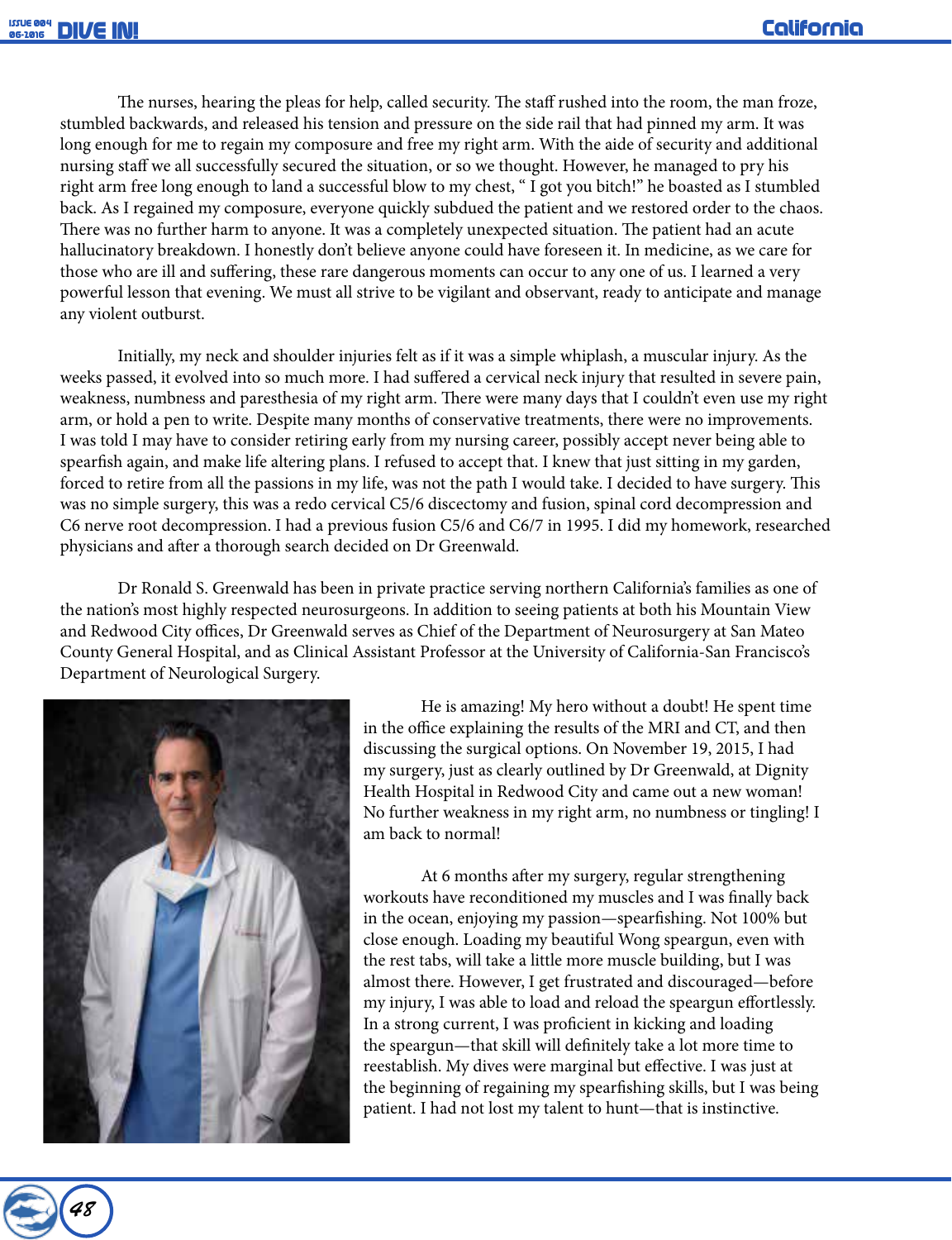.

*49*

In our recent trip to Panama, my first time since surgery, I was back hunting for the elusive yellowfin tuna. I kept reminding myself that I was so fortunate to be back, living my passion for spearfishing and enjoying being back in the beautiful blue ocean.

My dive buddy, Terry Maas, frequently repeated, "Don't stress, you have nothing to prove." He loaded my Wong speargun, helped me situate my float lines and gave me the thumbs up as I was sitting perched on the back of the boat ready for a dive. The captain knew my style well and smiled every time. He was excellent at tracking the birds and dolphins, bringing the divers to the perfect spot, just ahead of the dolphins and often in the thick of a school of tunas. This meant the boat would suddenly accelerate, turning and tracking the tunas, often lurching the divers forward in the process. They were carefully seated on the back of the boat, ready for their approach into the ocean. With my short little legs, every time the boat accelerated forward, I couldn't reach the back of the swim step with my feet in order to brace myself, almost toppling forward into the water as it lurched forward. I panicked a little, the thought of falling head first, just did not appeal to me at all. The cervical fusion was on my mind, it had just been 6 months. My surgeon was very clear, this one was the last, so I best take good care! I really appreciated that fellow divers sensed my apprehension and held me securely from behind, reassuring me that I would not fall. When the boat came to an abrupt halt, the diver typically made a head first approach into the ocean, speargun ready, right into the potential school of tunas below. I was a little different, as I slipped down onto the swim step and cautiously kicked off right behind my dive partner. It didn't bother me in the least bit, but to anyone observing, assuming I would perform a little more skillfully, it probably looked a bit awkward.

On this particular dive, at the end of the long day of appreciating everyone secure their prized catch, I hadn't landed one and I knew it was obvious that I was pouting. I was disappointed in my own performance. I thought I would dive deeper, have better breath holds, but everything was still a struggle and a bit awkward. Suddenly I heard the captain yell "Tuna, Tuna," I looked and the ocean was just beginning to boil with the frenzy of a bait ball action. Tunas were leaping, birds dove down onto the bait, with dolphins leaping all around the boat. I made my usual drop-off from the back swim step and feverishly kicked toward the bait ball action, separating myself from my dive buddy.

I was so determined to spear a tuna, wasting no time, I made a dive. What I saw was awesome—Tunas, tunas and more tunas, swiftly moving like enormous aggressive rockets, taking any small bite of the bait action. They were drunk with it, just unbelievable to see. I was schooled by them, and despite taking a moment to line up on just one of the many, I knew I was not close enough. Besides, I only had one shot at this. I was not capable of reloading my speargun. I had to make this a perfect shot. I re-surfaced, took a short breath up, and determined this time, made another dive. The tuna were shallow, only at 20 feet, and carelessly streaking by. They had no concerns of who or what was around them, they were just focused on their meal. The difficulty in landing these fast moving targets is aiming your shot in front of their nose so by the time the shaft reaches the target it would land mid body. Tunas while big targets, are incredibly swift and agile. I selected one, lined up a foot in front of the tip of the head, and let loose my spear. I landed a perfect shot, right into the spine, mid body. I watched it fall off its frenzied path with my float line sinking into the abyss below. I followed the float line to the surface, and I could feel the tension in it, but the float did not go upright. I threw my speargun over my shoulder, with the bands tucked under my right arm, and using the rings on the float as a lever, I started to bring up my prized catch. It felt heavy, but it wasn't fighting. I was concerned that my slip tip may not hold, but I knew the best action was to swiftly pull it up to the surface and I did just that. From the boat, the attention was focused on the other two divers who also nailed tunas. I could hear their yelping and screams of delight. My buoy never pulled down, a signal to the captain and my dive buddy who was in front of me, that I had a big fish on. I could appreciate that they didn't sense I was in need of any assistance so I screamed loud and clear, " I need a second shot," I don't know if I really did, because I could not see where the slip tip was, or if it even deployed completely through the fish, and if it was able to hold securely. It just looked so big hanging just 20 feet below me. My dive buddy Terry, quickly swam over, apologizing profusely for not coming sooner, and expressed that he didn't realize I had even landed one. Apparently nobody did.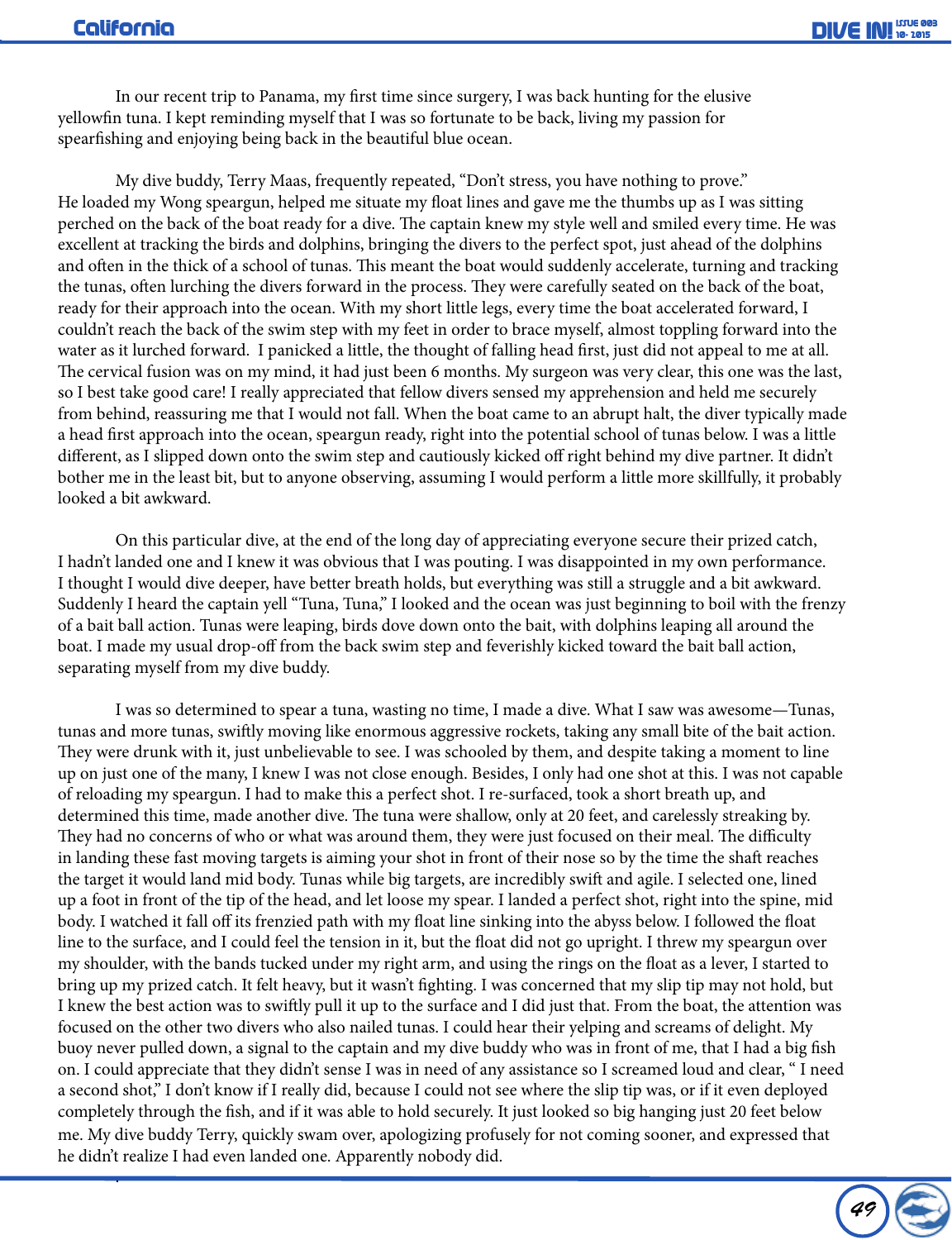